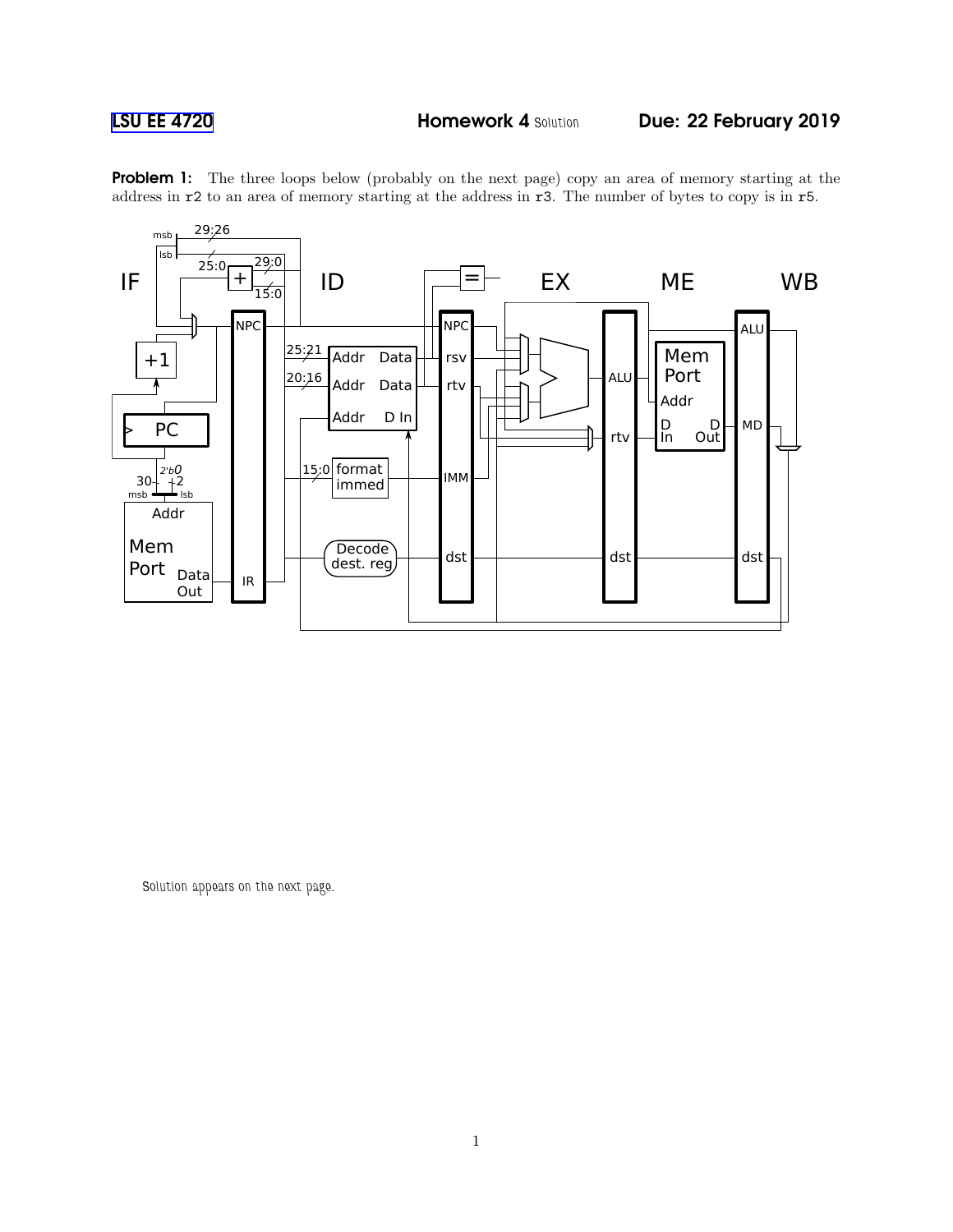(a) Show a pipeline execution diagram for each loop on the illustrated implementation.

Solution appears below.

# Loop A -- SOLUTION Part a add r4, r3, r5 IF ID EX ME WB LOOP: # Cycle 0 1 2 3 4 5 6 7 8 9 10 11 12 13 14 -- 1st Iter 1b r1,  $0(r2)$  IF ID EX ME WB sb r1,  $0(r3)$  IF ID -> EX ME WB addi r2, r2, 1  $IF \rightarrow ID EX ME WB$ addi r3, r3, 1 IF ID EX ME WB bne r3, r4, LOOP IF ID  $---> EX ME WB$ nop IF ----> ID EX ME WB LOOP: # Cycle 0 1 2 3 4 5 6 7 8 9 10 11 12 13 14 -- 2nd Iter 1b r1,  $0(r2)$  IF ID EX ME WB # Loop B -- SOLUTION Part a add r4, r3, r5 IF ID EX ME WB LOOP: # Cycle 0 1 2 3 4 5 6 7 8 9 10 11 12 13 14 -- 1st Iter  $\ln$  r1,  $O(r2)$  IF ID EX ME WB  $sw r1$ ,  $O(r3)$  IF ID -> EX ME WB addi r2, r2, 4  $IF \rightarrow ID EX ME WB$ addi r3, r3, 4 IF ID EX ME WB bne r3, r4, LOOP IF ID  $--->$  EX ME WB  $\mathsf{1}$ F --->  $\mathsf{1}$ D EX ME WB LOOP: # Cycle 0 1 2 3 4 5 6 7 8 9 10 11 12 13 14 -- 2nd Iter  $\ln r1$ ,  $0(r2)$  IF ID EX ME WB # Loop C -- SOLUTION Part a add r4, r3, r5 IF ID EX ME WB addi r4, r4, -8 IF ID EX ME WB LOOP: # Cycle 0 1 2 3 4 5 6 7 8 9 10 11 12 13 -- 1st Iter  $lw$  r1,  $O(r2)$  IF ID EX ME WB  $\frac{1}{w}$  r10, 4(r2) IF ID EX ME WB sw r1,  $0(r3)$  IF ID EX ME WB  $sw r10$ ,  $4(r3)$  IF ID EX ME WB addi r2, r2, 8 IF ID EX ME WB bne r3, r4, LOOP IF ID EX ME WB addi r3, r3, 8 IF ID EX ME WB LOOP: # Cycle 0 1 2 3 4 5 6 7 8 9 10 11 12 13 -- 2nd Iter  $\ln r1$ ,  $0(r2)$  IF ID EX ME WB